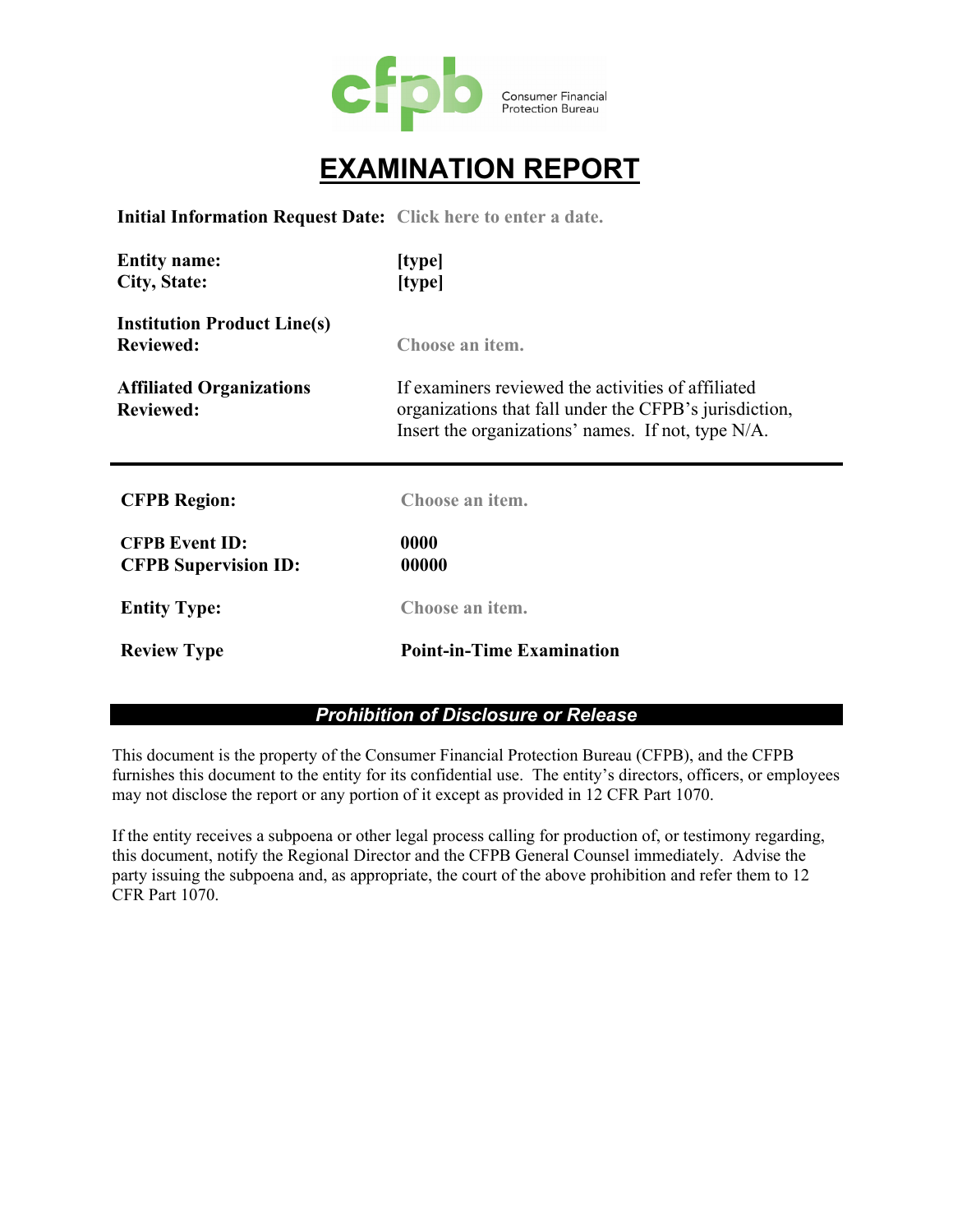# **Table of Contents**

| <b>SCOPE OF REVIEW</b>                                                          | X |
|---------------------------------------------------------------------------------|---|
| <b>CONCLUSIONS AND COMMENTS</b><br><b>CONSUMER COMPLIANCE RATING</b>            |   |
|                                                                                 |   |
| <b>REVIEW AND FINDINGS</b>                                                      | X |
| <b>COMPLIANCE MANAGEMENT REVIEW</b>                                             | X |
| AREA REVIEWED: Choose an item.                                                  | X |
| AREA REVIEWED: Choose an item.                                                  | X |
| AREA REVIEWED: Choose an item.                                                  | X |
| AREA REVIEWED: ECOA Target Review - <insert ipl="" reviewed="" the=""></insert> | X |
| AREA REVIEWED: HMDA Compliance Review                                           | X |
|                                                                                 |   |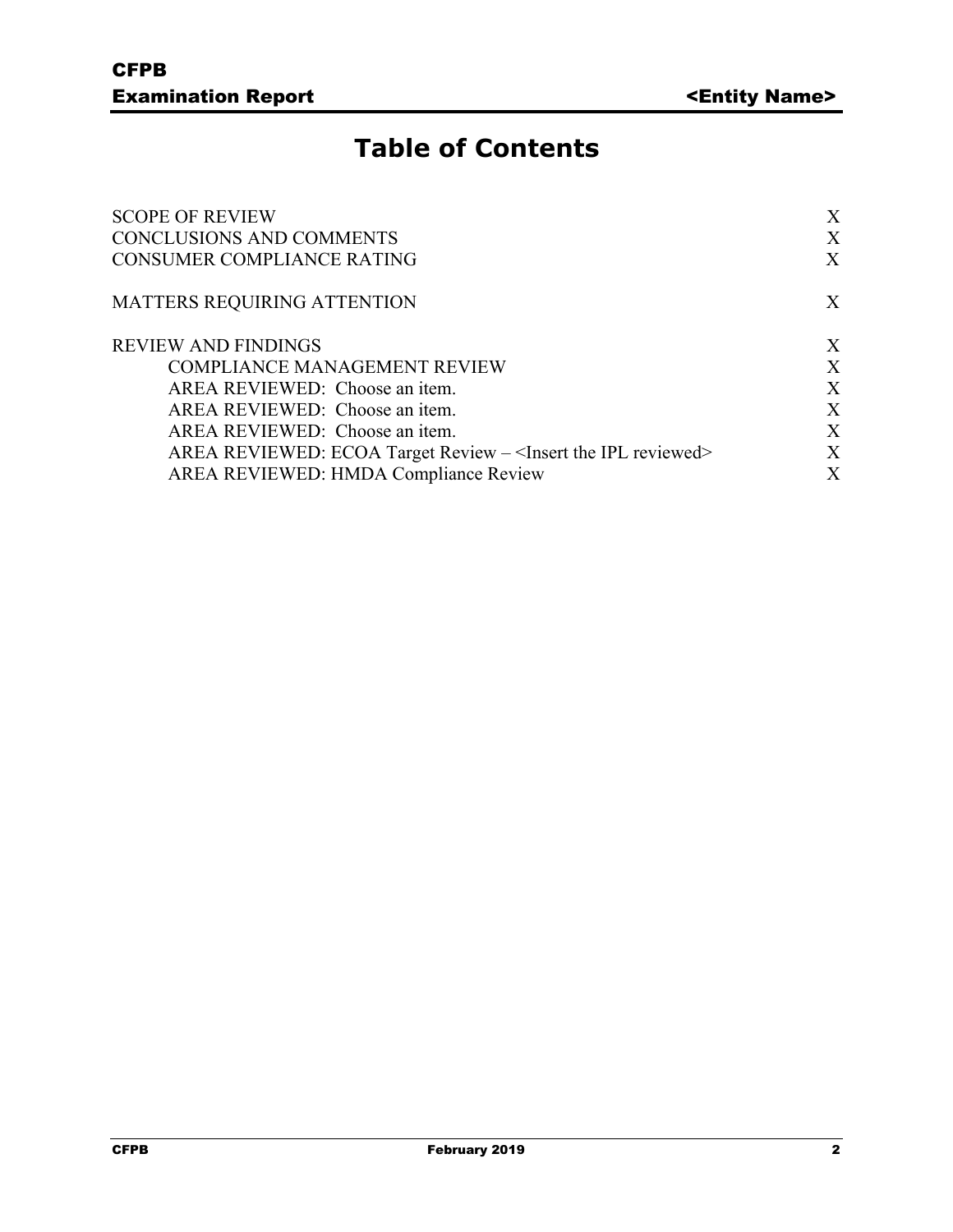### **Scope of Review**

*Use sample language below, as appropriate.* 

Consumer Financial Protection Bureau (CFPB or Bureau) examiners conducted a point-in-time examination of <Insert entity's full name> (<Insert entity's short name>). <*Insert optional one – two sentences describing the entity's business operation and size*.> The review period for the examination was Click here to enter a date., through Click here to enter a date. <*Insert optional sentence regarding on-site start date.>*

Examiners evaluated the Bank's compliance management system (CMS) with respect to <Insert IPL>. Examiners reviewed the following CMS components:

- Board and management oversight
- Compliance program (policies and procedures, training, monitoring and/or audit, and consumer complaint response)
- Service provider oversight

Examiners used the following modules from the <Insert IPL> examination procedures found in the *CFPB Supervision and Examination Manual*:

- Module <Insert module number and title>
- Module <Insert module number and title>
- Module <Insert module number and title>

Examiners reviewed <Insert entity's short name*>*'s *<*Insert IPL(s)> activities for compliance with certain requirements of the following Federal consumer financial laws:<sup>1</sup>

- Consumer Leasing Act (CLA) Regulation M
- Electronic Fund Transfer Act (EFTA) Regulation E
- Equal Credit Opportunity Act (ECOA) Regulation B
- Fair Credit Reporting Act (FCRA) Regulation V
- Fair Debt Collection Practices Act (FDCPA)
- Home Mortgage Disclosure Act (HMDA) Regulation C
- Homeowners Protection Act (HPA)
- Privacy of Consumer Financial Information Regulation P
- Real Estate Settlement Procedures Act (RESPA) Regulation X
- Secure and Fair Enforcement for Mortgage Licensing Act (SAFE Act) Regulation G
- Truth in Lending Act  $(TILA)$  Regulation Z
- Truth in Savings Act (TISA) Regulation DD

*Include the following sentence (and footnote that includes the legal citation) only if:*

- *Examiners used the CFPB's examination procedures for Unfair, Deceptive, or Abusive Acts or Practices (UDAAP);*
- *The IPL modules reviewed specifically required a review for UDAAP; or*

1

<sup>&</sup>lt;sup>1</sup> Federal consumer financial law is defined by Section 1002(14) of Title X of the Dodd-Frank Wall Street Reform and Consumer Protection Act of 2010 (12 USC 5481(14)).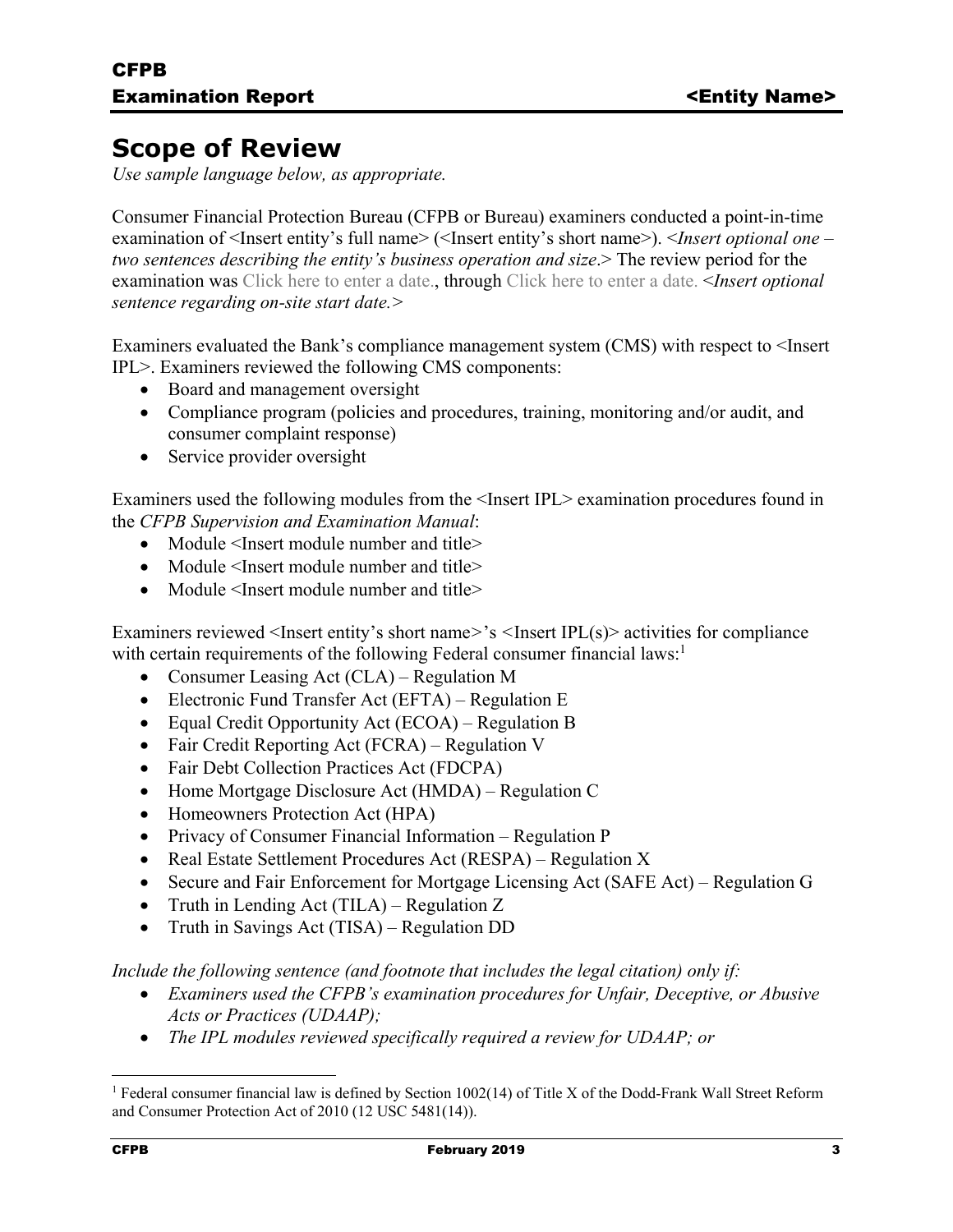*The examiners found issues during the review that were determined to be UDAAPs.* 

Examiners also reviewed whether the entity was engaging in unfair, deceptive, or abusive acts or practices (UDAAP).2

### **Conclusions and Comments**

[type]

*<If the report contains Supervisory Recommendations, insert the following sentence after comments and conclusions related to CMS:* This report contains Supervisory Recommendations for management to consider related to these CMS weaknesses.>

*At the end of Conclusions and Comments, use the sample language below if the CFPB will use the Enforcement process to address certain specified matters.* 

<*Insert one of the following as a lead-in to the sentence:* Some of these violations *or* All of these violations>, any additional violations that might be identified in the course of investigating this conduct, and any <Insert "additional" if applicable> corrective action, including remediation, will be addressed through the Enforcement process.

 $\overline{a}$ 

<sup>2</sup> 12 USC 5531 and 5536*.*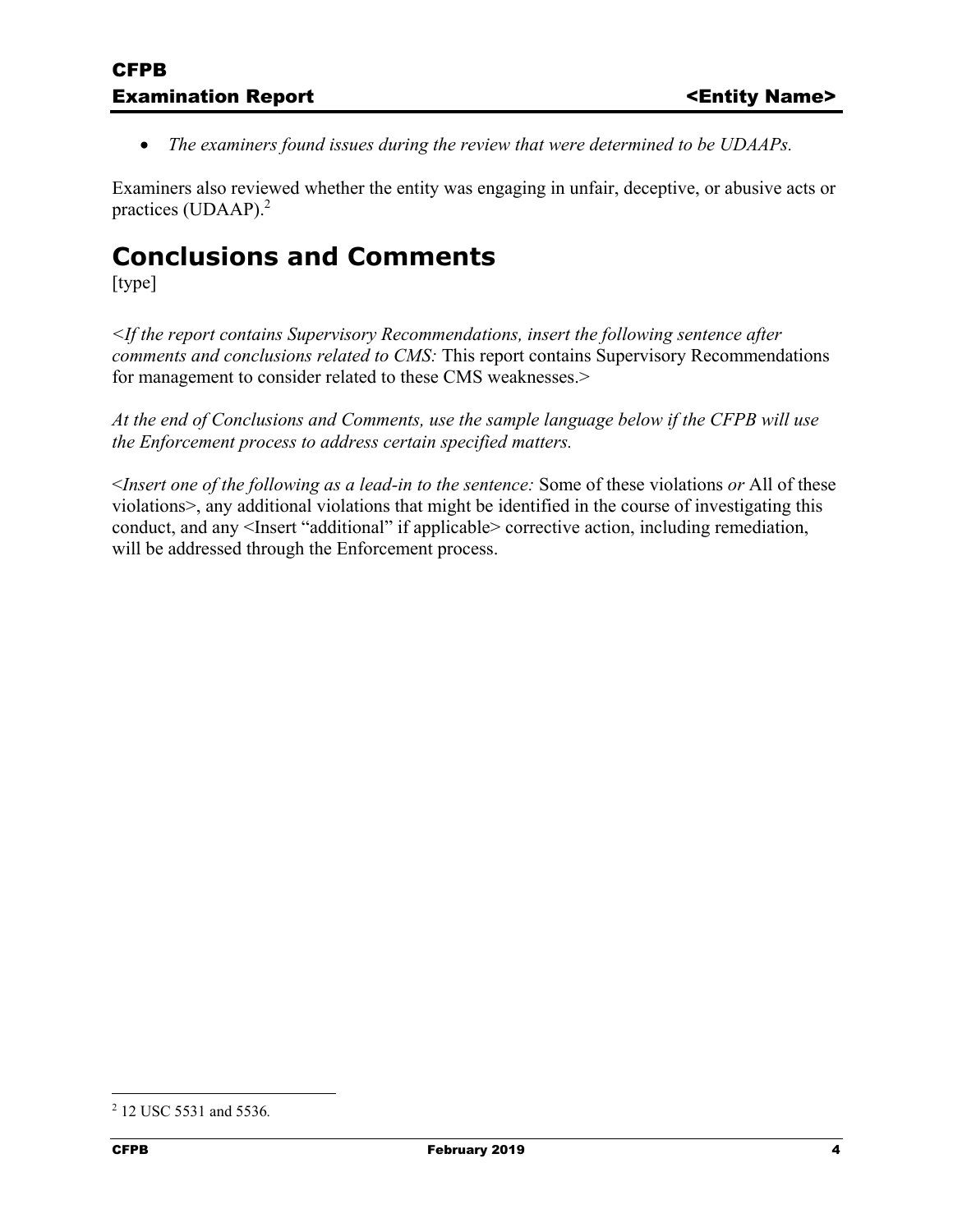### **Consumer Compliance Rating<sup>3</sup>**

The overall compliance rating is "Choose the consumer compliance rating." and is based on the findings discussed in this Examination Report. The rating is based upon a scale of "1" through "5" in increasing order of supervisory concern; a rating of "1" represents the highest rating and consequently the lowest level of supervisory concern, while "5" represents the lowest, most critically deficient level of performance, and therefore, the highest degree of supervisory concern.

*Include one of the following and delete the other statement:* 

In a prior CFPB examination report, transmitted <Insert transmittal date*>*, <Insert entity's name> was rated "Choose the consumer compliance rating."

 OR The CFPB has not previously examined <Insert entity's name>.

/s/ EIC signature Insert typed name of EIC Examiner-in-Charge

/s/ FM signature Insert typed name of FM Field Manager

 $\overline{a}$ 

<sup>&</sup>lt;sup>3</sup> The CFPB has adopted the FFIEC Uniform Consumer Compliance Rating System. For more information, see the chapter "Examination Process" in the *CFPB Supervision and Examination Manual* (https://www.consumerfinance.gov/policy-compliance/guidance/supervision-examinations/).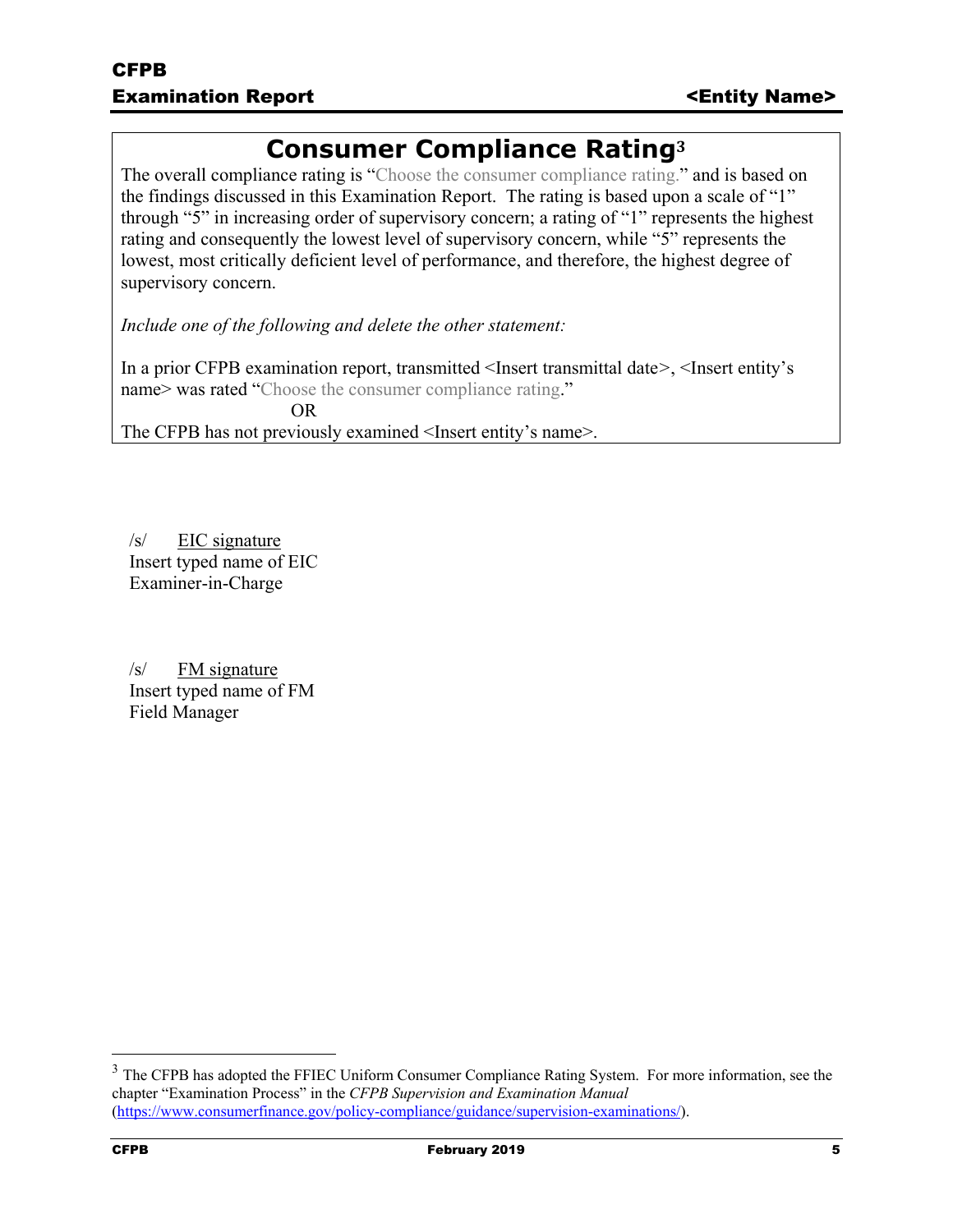## **Matters Requiring Attention (MRAs)**

*Select one of the following sentences:* 

- This Examination Report includes no matters requiring attention (MRAs). OR
- The following matters requiring attention (MRAs) require a written response to the CFPB. OR

The following matter requiring attention (MRA) requires a written response to the CFPB.

**Reporting date:** <Insert # of days> calendar days from the transmittal<sup>4</sup> of this Examination Report and, every **<Insert # of days***>* calendar days thereafter until the MRA is complete, provide the CFPB progress reports on fulfilling the following MRAs. Include in the report(s) details on the steps taken to complete the MRA(s) and the results.<sup>5</sup>

### **Area Reviewed: Choose an item.**

*Insert module title, where possible.* 

1. <Insert MRA> **Completion due date: <Insert # of days>** calendar days from the transmittal of this Report.

#### *Insert module title, where possible*

2. <Insert MRA> **Completion due date: <Insert # of days>** calendar days from the transmittal of this Report.

### *Insert module title, where possible*

3. <Insert MRA>

**Completion due date: <Insert # of days>** calendar days from the transmittal of this Report.

 $\overline{a}$ 

<sup>&</sup>lt;sup>4</sup> The transmittal date is the date that the CFPB emails the Report to the supervised entity.<br><sup>5</sup> If a reporting date falls on a weekend or holiday, the report will be considered timely on

 $<sup>5</sup>$  If a reporting date falls on a weekend or holiday, the report will be considered timely on the following business</sup> day*.*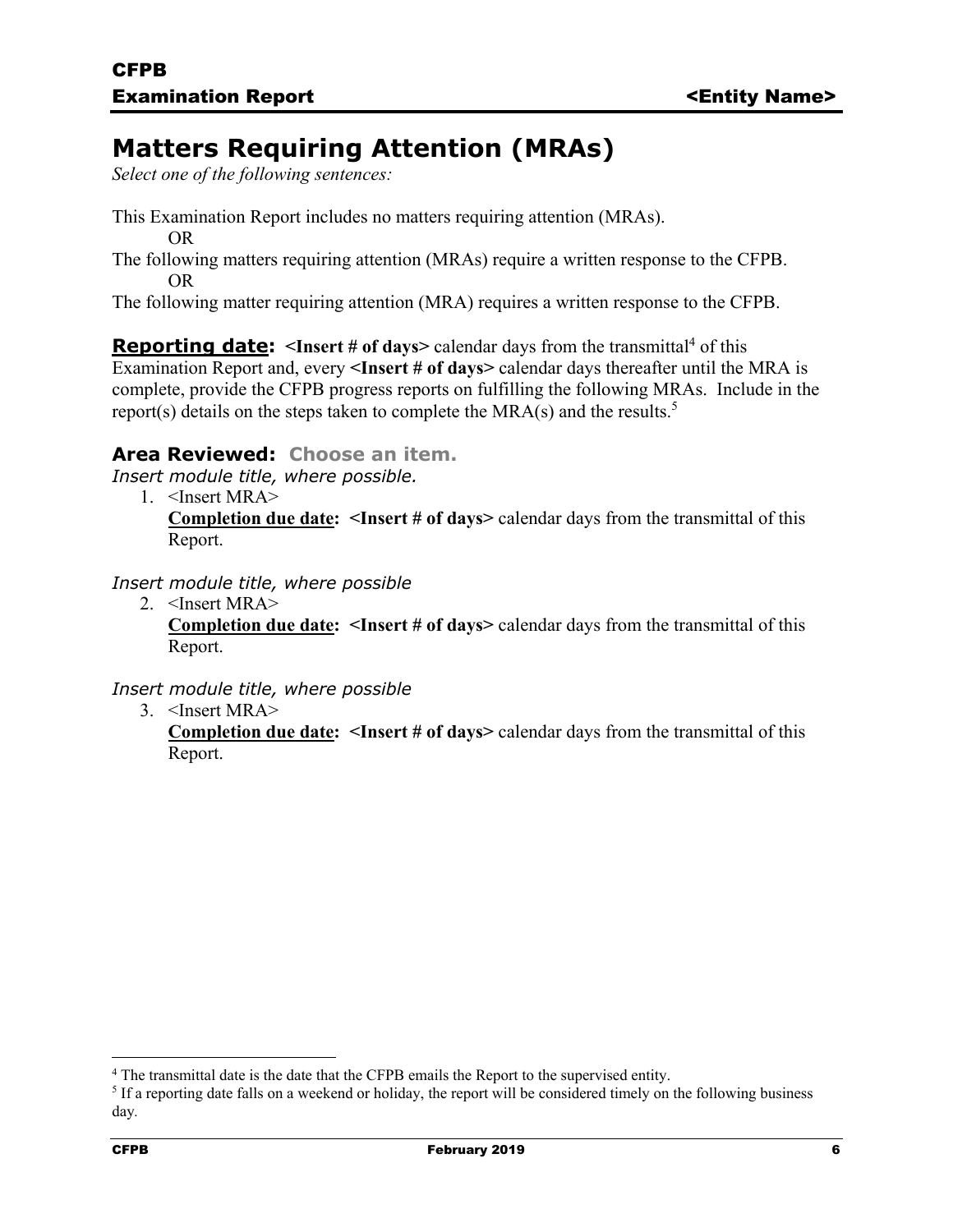## **Review and Findings**

### **Compliance Management Review**  *Conclusion*

The <Insert entity's short name*>*'s compliance management system (CMS) is Choose an item.. [type]

### *Comments and Supporting Analysis*

*Board and Management Oversight* 

The <Insert entity's short name*>*'s Board and management oversight is Choose an item.. <Insert discussion after the lead-in sentence*.>* 

*Supervisory Recommendation(s):* 

1. <Insert SR>

#### *Compliance Program*

The <Insert entity's short name*>*'s compliance program is Choose an item.. <Insert discussion after the lead-in sentence*.>* 

Policies and Procedures

The <Insert entity's short name*>*'s policies and procedures are Choose an item.. <Insert discussion after the lead-in sentence*.>* 

*Supervisory Recommendation(s):* 

1. <Insert SR>

### **Training**

The <Insert entity's short name*>*'s training is Choose an item.. <Insert discussion after the leadin sentence*.>* 

*Supervisory Recommendation(s):*  1. <Insert SR>

#### Monitoring and/or Audit

The <Insert entity's short name*>*'s monitoring is Choose an item.. <Insert discussion after the lead-in sentence*.>* The <Insert entity's short name*>*'s audit is Choose an item.. <Insert discussion after the lead-in sentence*.>* 

*Supervisory Recommendation(s):*  1. <Insert SR>

Consumer Complaint Response

The <Insert entity's short name*>*'s consumer complaint response is Choose an item.. <Insert discussion after the lead-in sentence*.>*